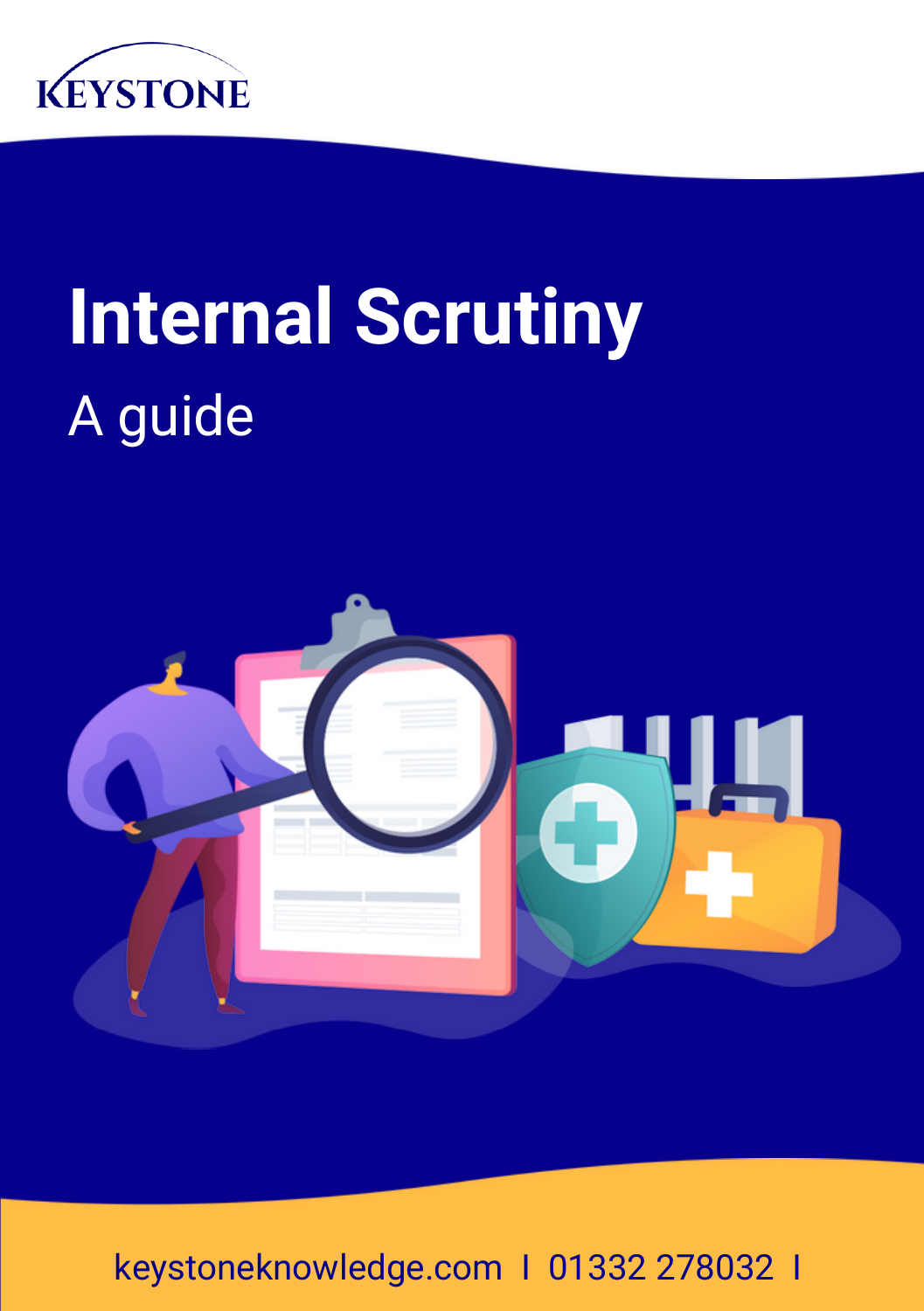

#### **Internal scrutiny**

It is a statutory requirement that all trusts must carry out scrutiny over internal controls and the management of risks.

Since 2019, the ESFA has placed a much greater emphasis on the need for internal scrutiny in schools. Rather than just being a 'tick box' exercise, internal scrutiny now needs to have a greater input to ensure it is accurate. However, trusts cannot use the same service provider for internal scrutiny services and external audit services to prevent a conflict of interest.

"All academy trusts must have a programme of internal scrutiny to provide independent assurance to the board that its financial and non-financial controls and risk management procedures are operating effectively."

Section 3.1 of the Academy Trust Handbook 2021

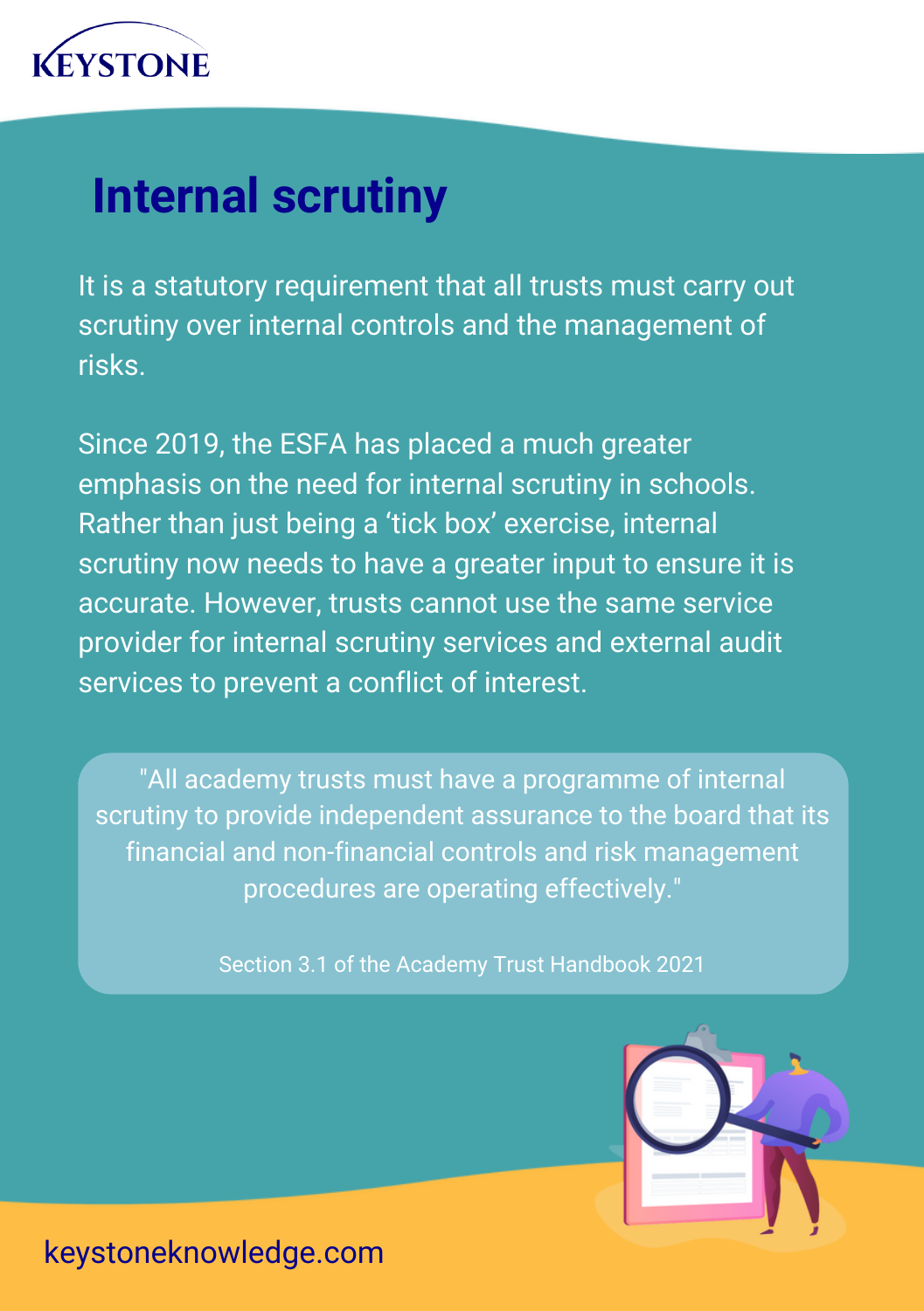

#### **What is internal scrutiny?**

Internal scrutiny is another term for an internal audit. During scrutiny, an independent 'scrutineer' comes into a trust and runs a series of tests. These tests make sure that your trust has effective procedures, policies, and systems in place and that your trust's finances are being well managed.

Internal scrutiny also provides your trustees with an assurance that the organisation's processes are working.

Although the term is primarily used in regards to financial processes, internal scrutiny should also be carried out across a wide variety of areas including safeguarding, HR, governance and estates.

Academy trusts must produce an Annual Summary Report to the ESFA by the 31st of December each year.

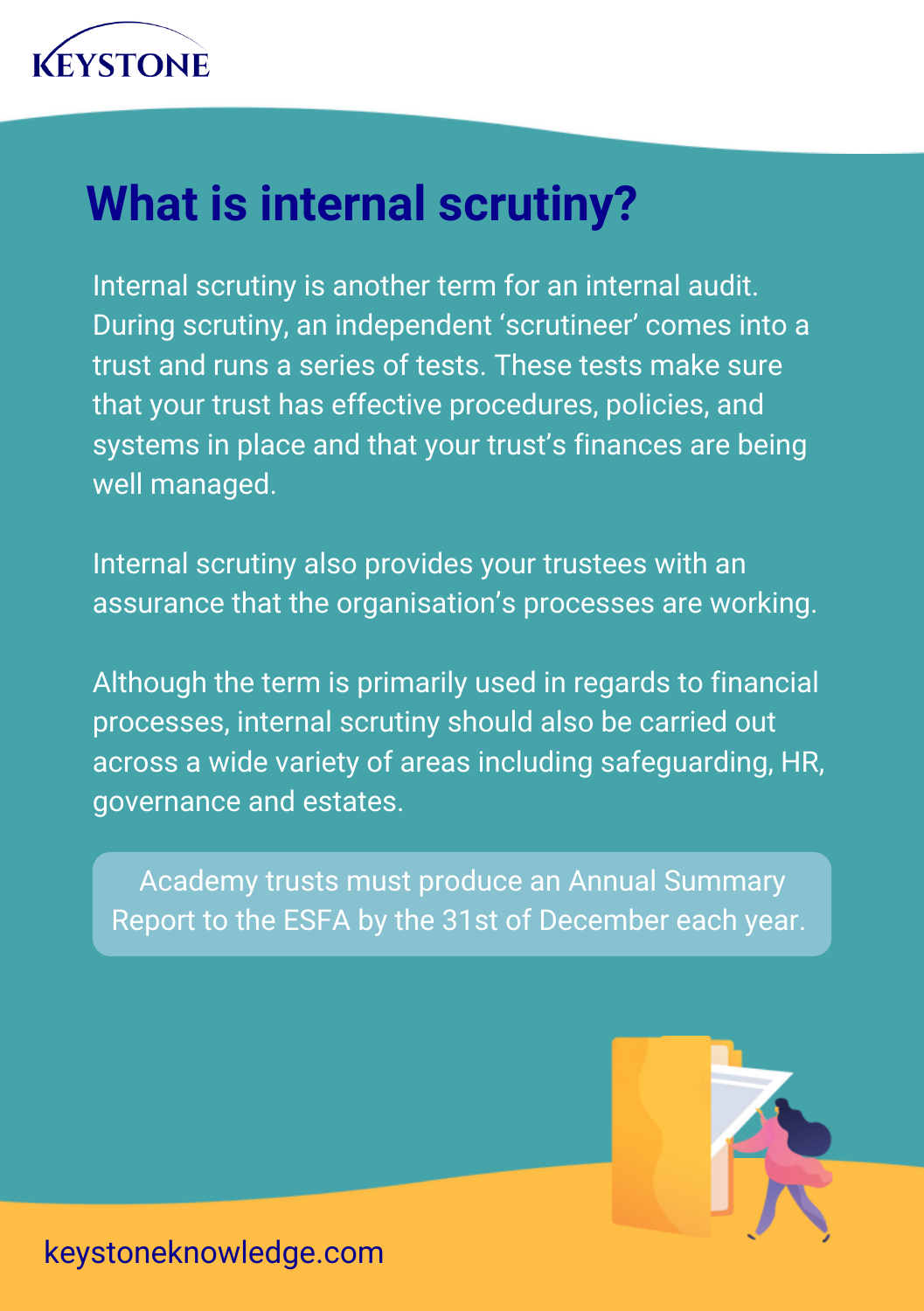

### **The benefits of internal scrutiny**

Conducting yearly internal scrutiny is a statutory requirement, but beyond the compliance with ESFA, it has numerous benefits and should be used as a litmus test to see how well the trust can survive different situations. Internal scrutiny:

- Provides reassurance that the trust is well managed
- Acts as a critical friend, providing unbiased, independent advice
- Allows trusts to demonstrate improvement through regular reporting
- Enhances trustees' oversight of risk mitigation procedures
- Provides strategic recommendations based on individual trust risk and context

Although the process may unearth some inconvenient truths, in the long run, it can help to future proof the trust.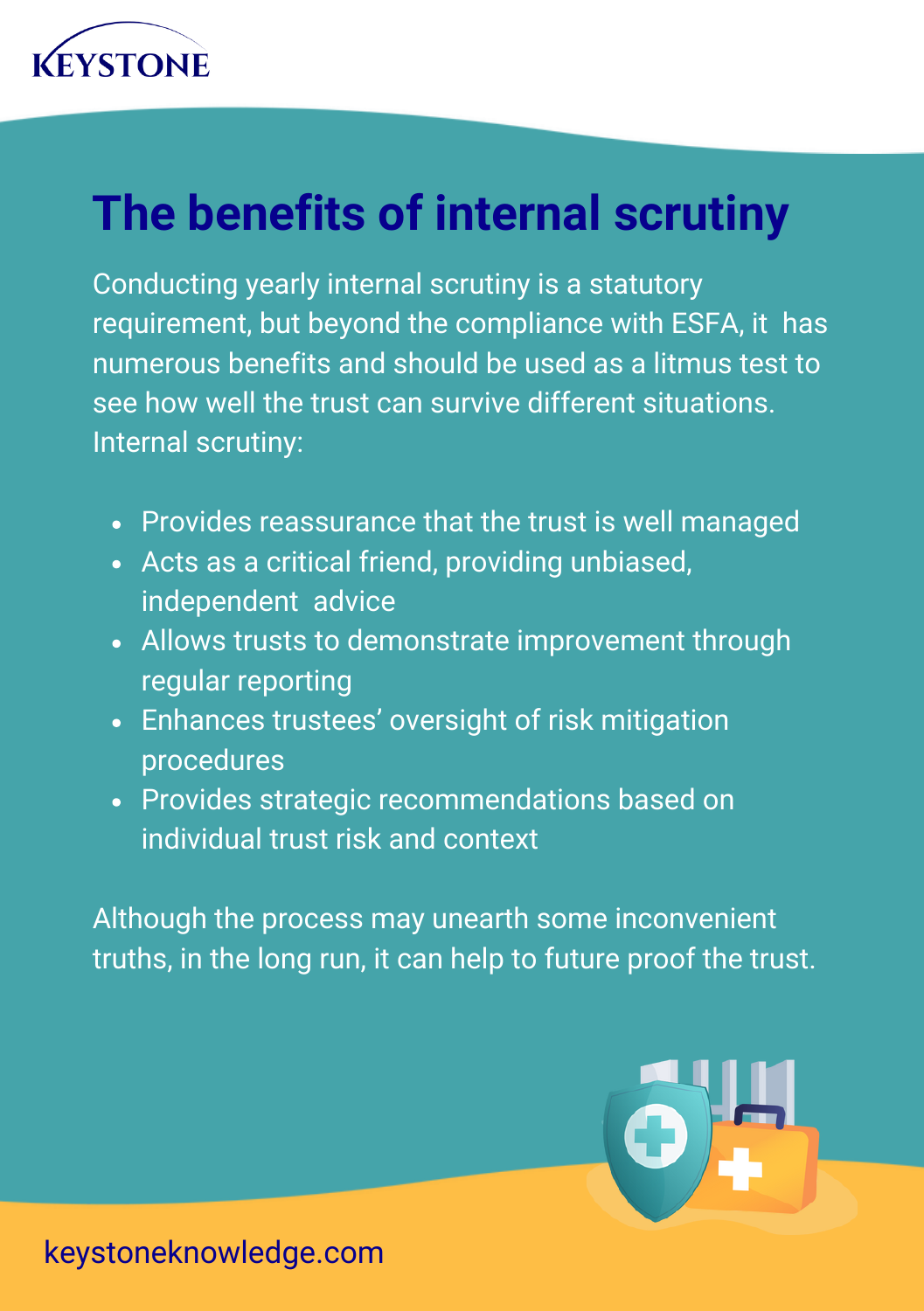

### **The Audit Committee's role**

Your trust's Audit Committee should examine the risk register and internal control framework and assess how it is applied in practice.

The committee should be made up of members with a wide range of skills and experience to enable them to provide a vigorous challenge to the status quo.

The Audit Committee will inform the agenda for scrutiny which should be carried out against the trust's risk register, and typically includes financial controls, health and safety, governance and data protection.

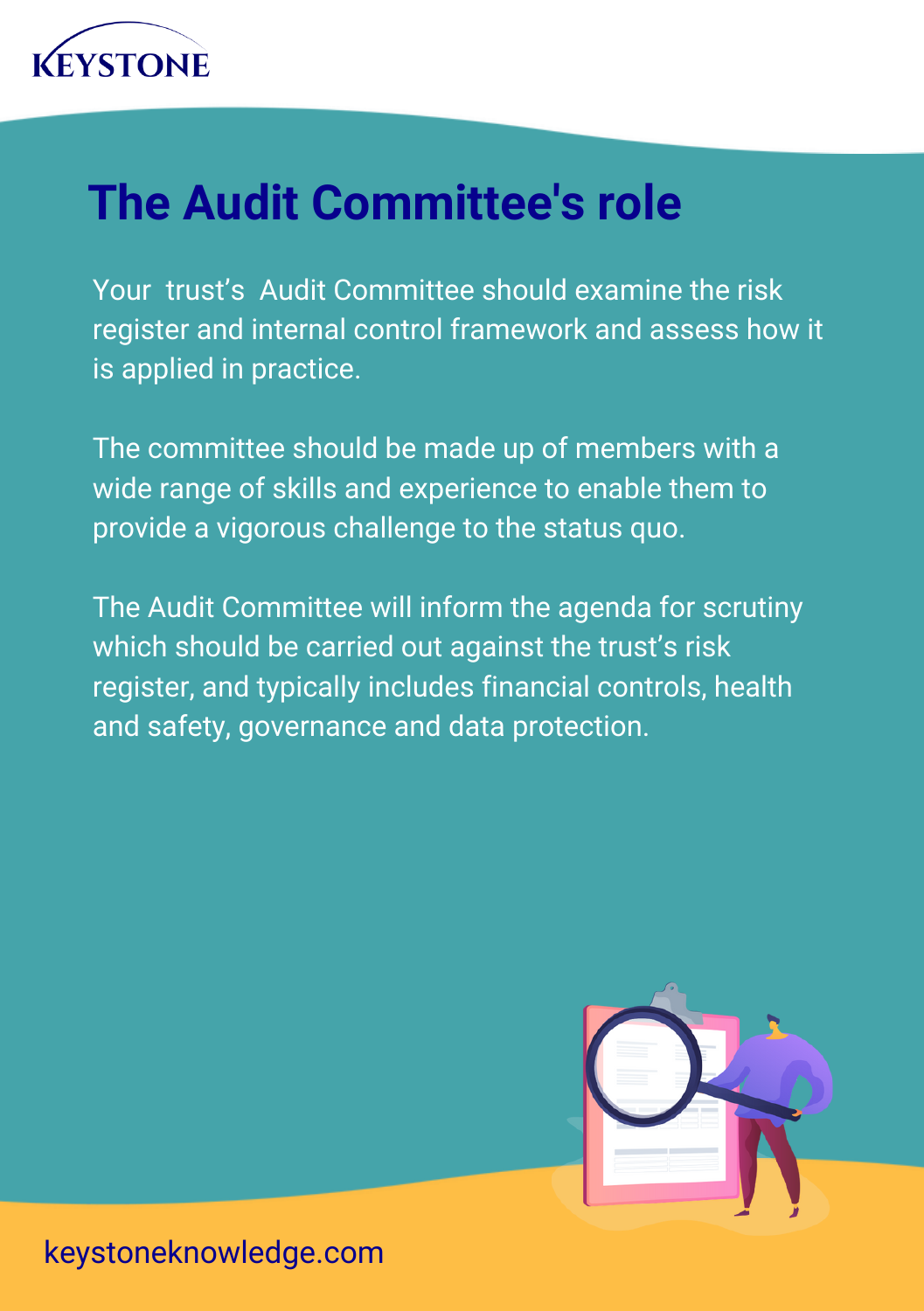

#### **Areas for review**

To meet the requirements of the Academy Trust Handbook, internal scrutiny must include financial and non-financial controls and risk management procedures.

Areas that may be scrutinised, based on the findings from your Audit Committee, include:

- Financial management
- Financial operations
- HR procedures
- Safeguarding procedures
- Governance
- Health and safety
- Data protection
- Estates management
- Payroll

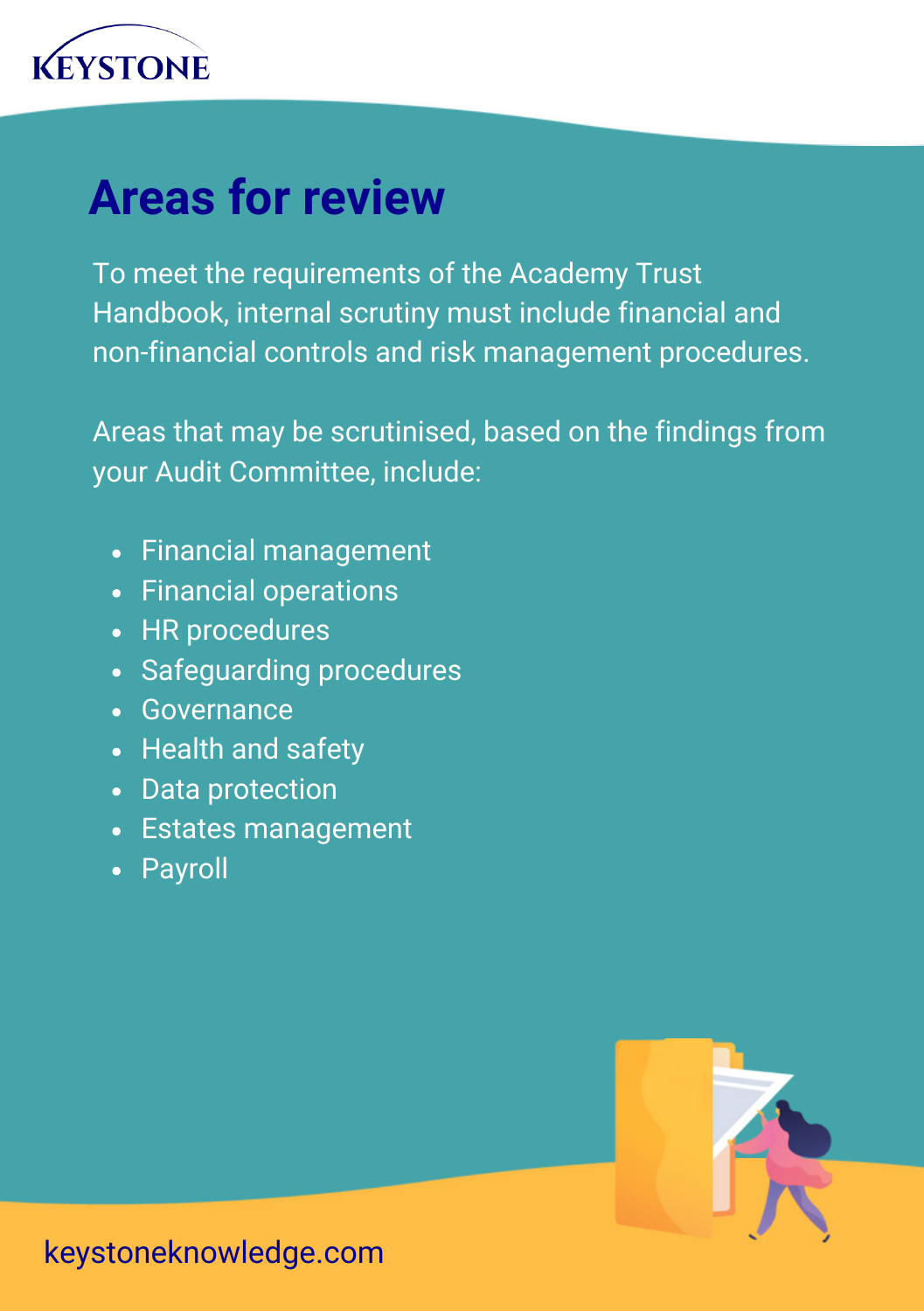

## **Internal scrutiny by Keystone**

Keystone Knowledge offers a comprehensive internal scrutiny package.

Our knowledgeable team undertake a bespoke, holistic review covering both financial and non-financial controls, providing you with reassurance and including:

- A three year rolling internal scrutiny programme
- An annual review of financial operations and two non-financial functions
- Rigorous & effective scrutiny by friendly, approachable staff
- 3 visits a year which can be split between schools and your central team
- An annual report which can be submitted to the DfE

Audits of single functions can also be arranged.